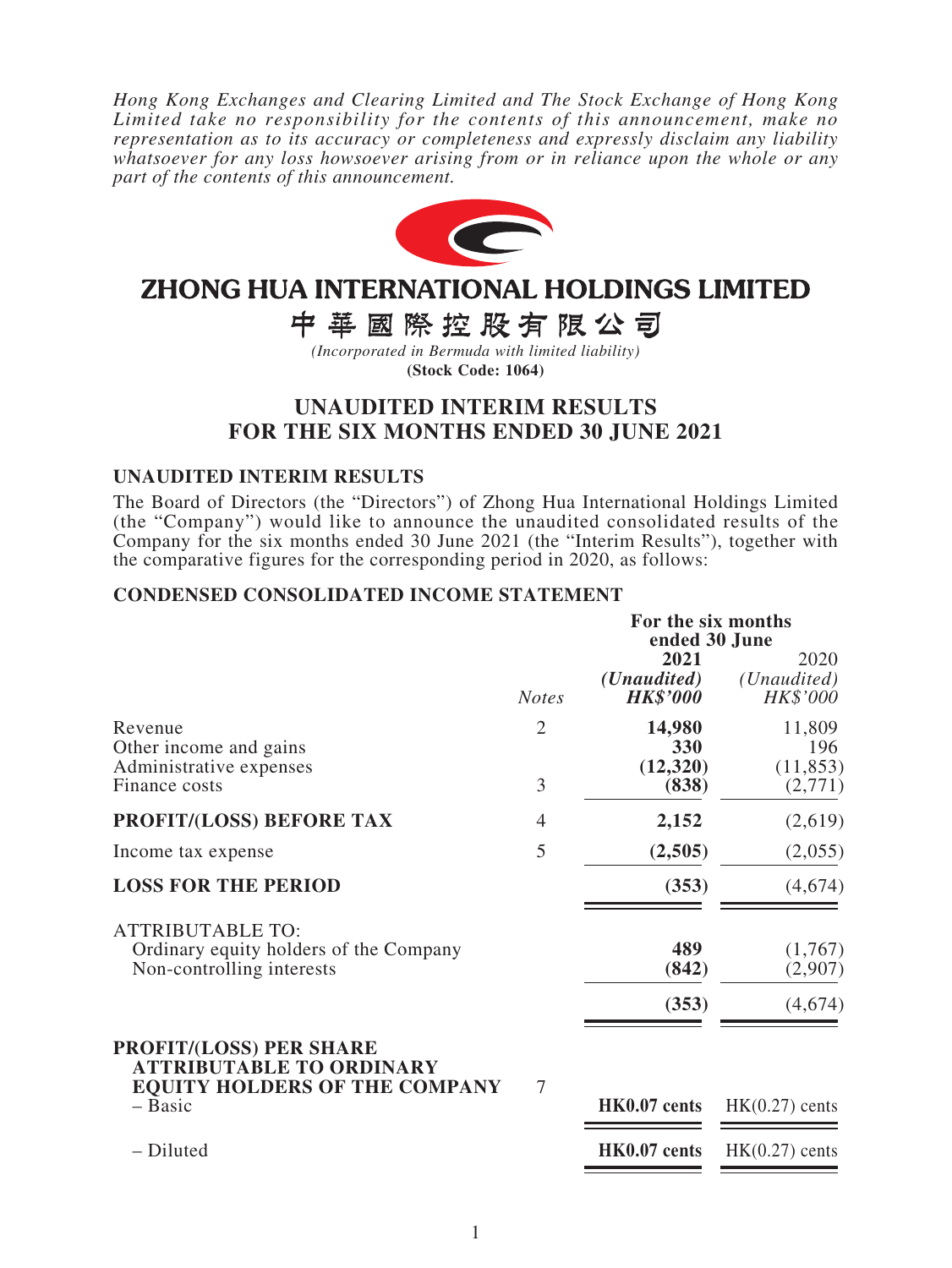# **CONDENSED CONSOLIDATED STATEMENT OF COMPREHENSIVE INCOME**

|                                                    | For the six months   |             |  |
|----------------------------------------------------|----------------------|-------------|--|
|                                                    | ended 30 June        |             |  |
|                                                    | 2021                 | 2020        |  |
|                                                    | ( <i>Unaudited</i> ) | (Unaudited) |  |
|                                                    | <b>HK\$'000</b>      | HK\$'000    |  |
| Loss for the period                                | (353)                | (4,674)     |  |
| Other comprehensive income/(expense)               |                      |             |  |
| Other comprehensive income/(expense) that may be   |                      |             |  |
| reclassified to the income statement in subsequent |                      |             |  |
| <i>periods:</i>                                    |                      |             |  |
| Exchange differences on translation of             |                      |             |  |
| foreign operations                                 | 26,613               | (53,075)    |  |
| <b>TOTAL COMPREHENSIVE INCOME/(EXPENSE)</b>        |                      |             |  |
| <b>FOR THE PERIOD</b>                              | 26,260               | (57, 749)   |  |
| Attributable to:                                   |                      |             |  |
| Ordinary equity holders of the Company             | 8,564                | (17, 797)   |  |
| Non-controlling interests                          | 17,696               | (39, 952)   |  |
|                                                    |                      |             |  |
|                                                    | 26,260               | (57, 749)   |  |
|                                                    |                      |             |  |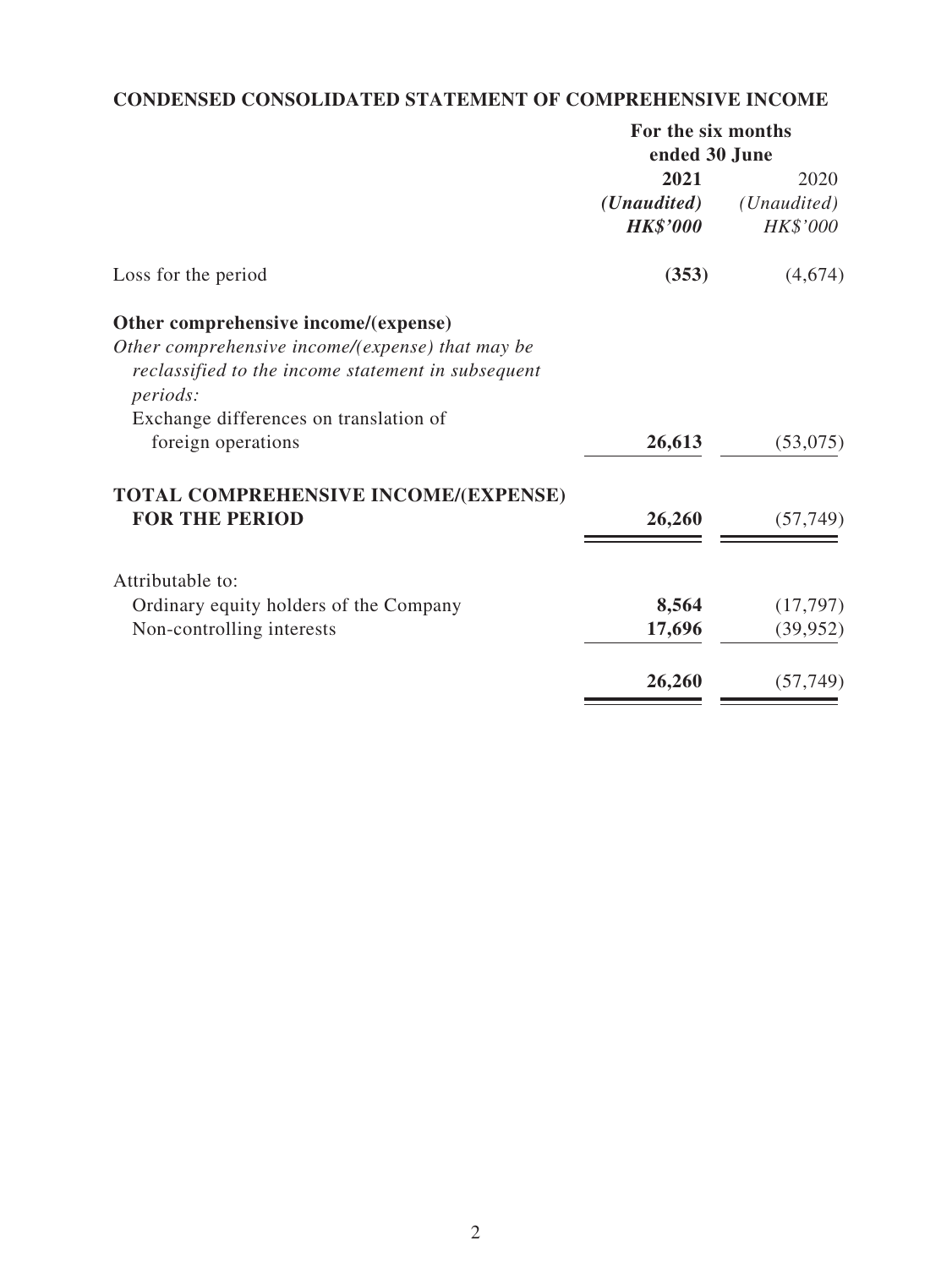# **CONDENSED CONSOLIDATED STATEMENT OF FINANCIAL POSITION**

|                                                        |              | 30 June<br>2021                         | 31 December<br>2020   |
|--------------------------------------------------------|--------------|-----------------------------------------|-----------------------|
|                                                        | <b>Notes</b> | ( <i>Unaudited</i> )<br><b>HK\$'000</b> | (Audited)<br>HK\$'000 |
| <b>NON-CURRENT ASSETS</b>                              |              |                                         |                       |
| Property, plant and equipment                          |              | 4,082                                   | 4,182                 |
| Right-of-use asset<br>Investment properties            |              | 2,366<br>4,453,080                      | 3,312<br>4,415,971    |
| Total non-current assets                               |              | 4,459,528                               | 4,423,465             |
| <b>CURRENT ASSETS</b>                                  |              |                                         |                       |
| Properties held for sale                               |              | 37,314                                  | 37,003                |
| Trade receivables                                      | 8            | 1,631                                   | 4,154                 |
| Prepayments, deposits and other receivables            |              | 13,214                                  | 13,136                |
| Cash and bank balances                                 |              | 82,093                                  | 86,407                |
| Total current assets                                   |              | 134,252                                 | 140,700               |
| <b>CURRENT LIABILITIES</b>                             |              |                                         |                       |
| Trade payables                                         | 9            | (2,114)                                 | (2,090)               |
| Other payables and accruals                            |              | (61,770)                                | (64, 434)             |
| Tax payable                                            |              | (61, 630)                               | (60, 656)             |
| Lease liability                                        |              | (1, 923)                                | (1,876)               |
| Total current liabilities                              |              | (127, 437)                              | (129, 056)            |
| <b>NET CURRENT ASSETS</b>                              |              | 6,815                                   | 11,644                |
| <b>TOTAL ASSETS LESS</b><br><b>CURRENT LIABILITIES</b> |              | 4,466,343                               | 4,435,109             |
| <b>NON-CURRENT LIABILITIES</b>                         |              |                                         |                       |
| Loan from a director                                   |              | (76, 776)                               | (76, 136)             |
| Due to a director                                      |              | (153, 425)                              | (157, 891)            |
| Long term other payables                               |              | (138,901)                               | (137,969)             |
| Deferred tax liabilities                               |              | (958, 459)                              | (949, 617)            |
| Lease liability                                        |              | (330)                                   | (1,304)               |
| Total non-current liabilities                          |              | (1,327,891)                             | (1,322,917)           |
| Net assets                                             |              | 3,138,452                               | 3,112,192             |
| <b>EQUITY</b>                                          |              |                                         |                       |
| <b>Equity attributable to equity holders</b>           |              |                                         |                       |
| of the Company                                         |              |                                         |                       |
| Share capital                                          |              | 17,840                                  | 17,840                |
| Reserves                                               |              | 896,692                                 | 888,128               |
|                                                        |              | 914,532                                 | 905,968               |
| Non-controlling interests                              |              | 2,223,920                               | 2,206,224             |
| <b>Total equity</b>                                    |              | 3,138,452                               | 3,112,192             |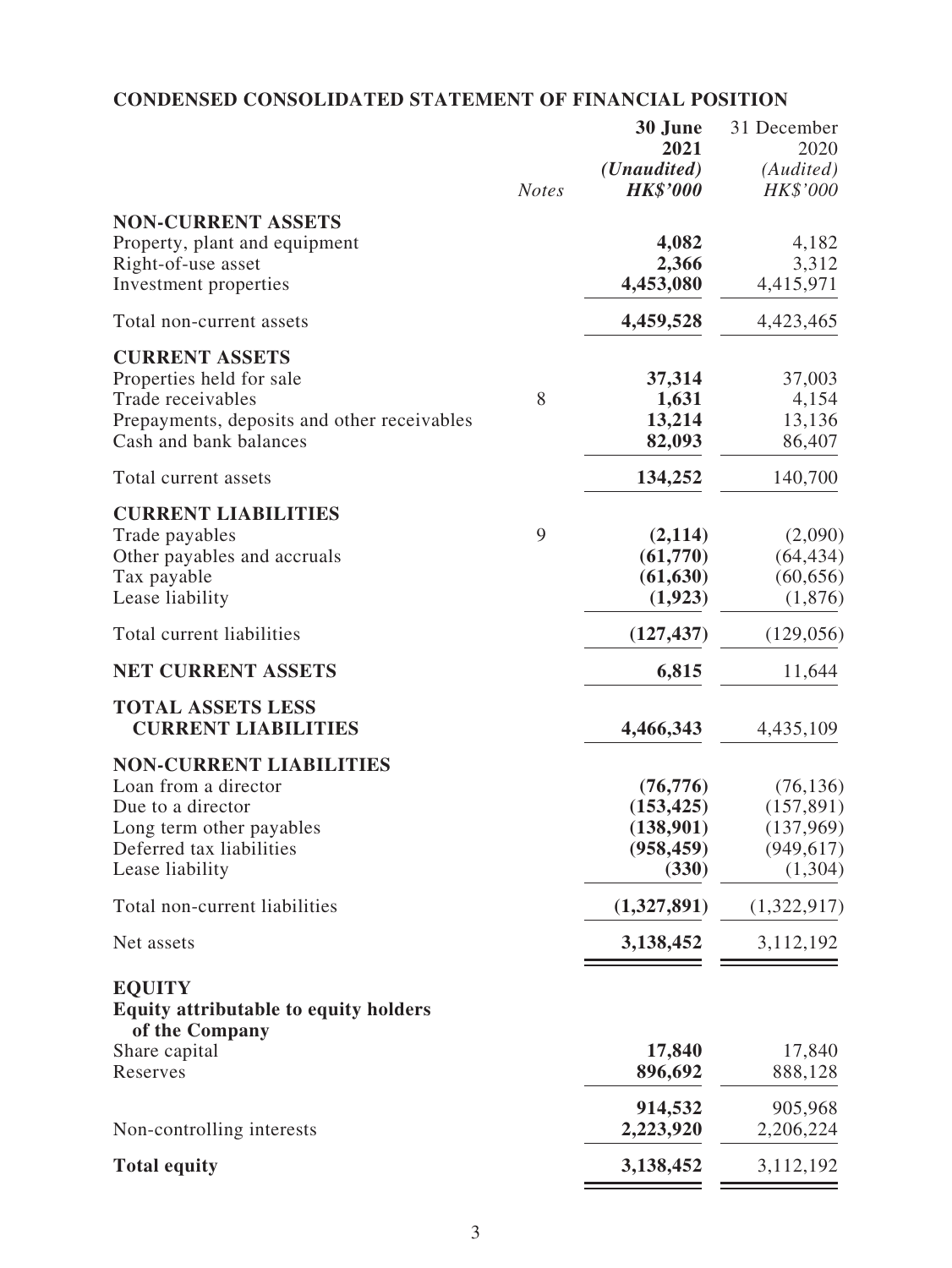### *Notes:*

#### **1. BASIS OF PREPARATION AND SIGNIFICANT ACCOUNTING POLICIES**

The condensed consolidated financial statements of the Company for the six months ended 30 June 2021 have been prepared in accordance with the applicable disclosure requirements of the Rules Governing the Listing of Securities on The Stock Exchange of Hong Kong Limited (the "Listing Rules") and Hong Kong Accounting Standards ("HKAS") 34 – Interim Financial Reporting issued by the Hong Kong Institute of Certified Public Accountants.

The condensed consolidated financial statements do not include all information and disclosures required in the annual financial statements, and should be read in conjunction with the Company's consolidated financial statements for the year ended 31 December 2020.

The Company's condensed consolidated financial statements have been prepared under the historical cost convention, except for the investment properties that are measured at fair value. The accounting policies adopted in the preparation of the condensed consolidated financial statements are consistent with those followed in the preparation of the Company's consolidated financial statements for the year ended 31 December 2020, except for the adoption of the following new and revised standards effective as of 1 January 2021. The Company has not early adopted any other standard, interpretation or amendment that has been issued but is not yet effective.

Amendments to HKFRS 9, HKAS 39, HKFRS 7, HKFRS 4 and HKFRS 16 *Interest Rate Benchmark Reform – Phase 2*

The adoption of these new and revised HKFRSs and HKAS did not have material effect on how the results and financial position for the current or prior accounting periods have been prepared and presented. Accordingly, no prior period adjustment is required.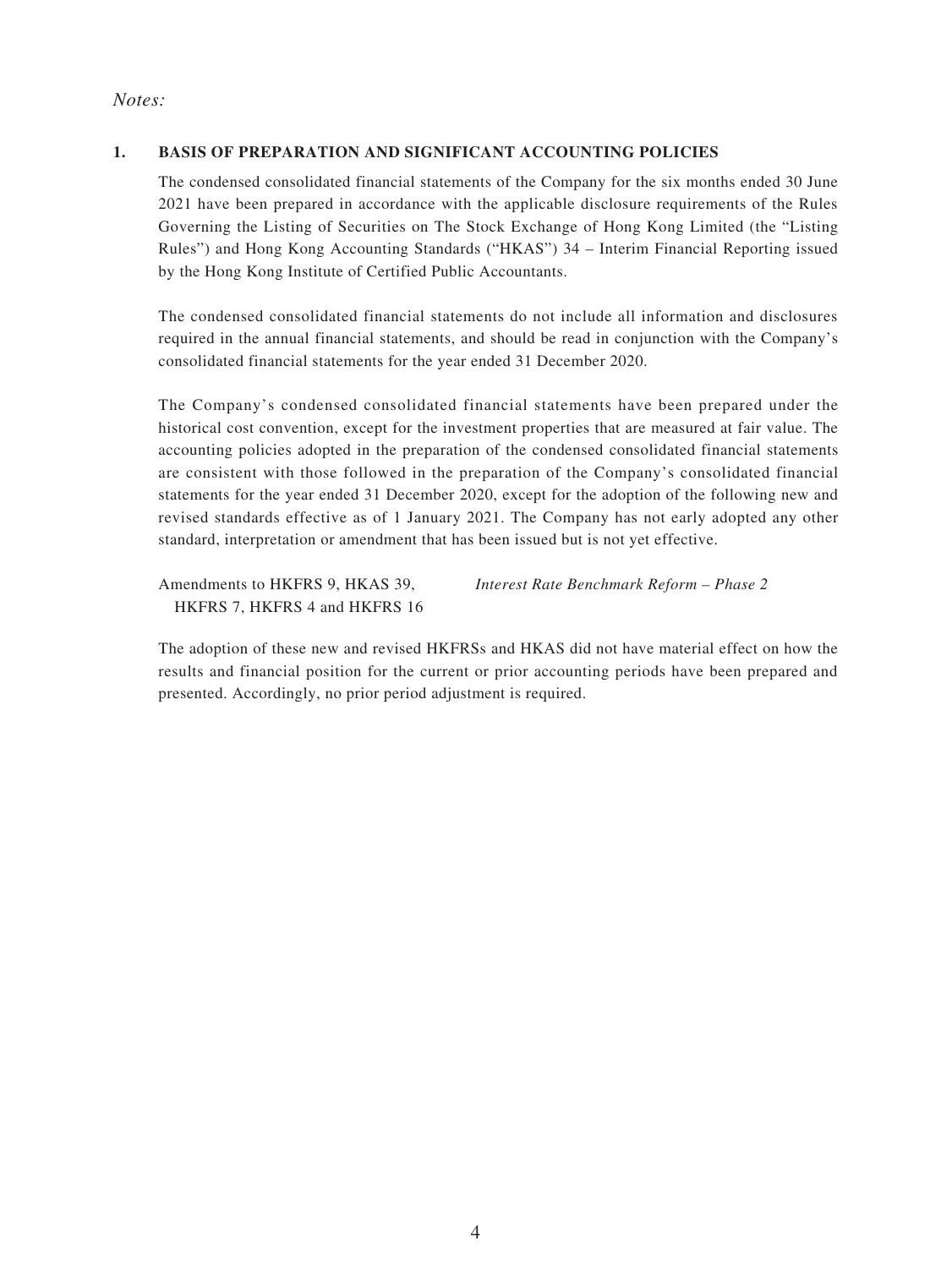#### **2. OPERATING SEGMENT INFORMATION**

For management purposes, the Company and its subsidiaries (collectively the "Group") is organised into business units based on their services and two reportable operating segments are as follows:

- (a) the property investment segment, which invests in properties located in Mainland China for generating potential income from letting; and
- (b) the corporate and other segment, which provides management services to group companies.

The accounting policies of the operating segments are the same as those described in the Company's financial statements for the year ended 31 December 2020.

No geographical segment information is presented as over 90% of the Group's revenue is derived from customers based in Mainland China.

The following table presents revenue and results information on the Group's operating segments:

#### **For the six months ended 30 June**

|                             |                 | <b>Property investment</b> |                 | Corporate and others |                 | <b>Total</b> |  |
|-----------------------------|-----------------|----------------------------|-----------------|----------------------|-----------------|--------------|--|
|                             | 2021            | 2020                       | 2021            | 2020                 | 2021            | 2020         |  |
|                             | (Unaudited)     | (Unaudited)                | (Unaudited)     | (Unaudited)          | (Unaudited)     | (Unaudited)  |  |
|                             | <b>HK\$'000</b> | HK\$'000                   | <b>HK\$'000</b> | HK\$'000             | <b>HK\$'000</b> | HK\$'000     |  |
| <b>Segment revenue:</b>     |                 |                            |                 |                      |                 |              |  |
| Sales to external customers | 14,980          | 11,809                     |                 |                      | 14,980          | 11,809       |  |
| Segment results             | 9,560           | 7,007                      | (6,900)         | (7,051)              | 2,660           | (44)         |  |
| Other income and gains      |                 |                            |                 |                      | 330             | 196          |  |
| Finance costs               |                 |                            |                 |                      | (838)           | (2,771)      |  |
| Profit/(loss) before tax    |                 |                            |                 |                      | 2,152           | (2,619)      |  |
| Income tax expense          |                 |                            |                 |                      | (2,505)         | (2,055)      |  |
| Loss the period             |                 |                            |                 |                      | (353)           | (4,674)      |  |

#### **Information about major customers**

For the six months ended 30 June 2021 (the "Period"), there was only one single customer (2020: one) with transactions exceeded 10% of the Group's total revenue and its contribution amounted to HK\$14,980,000 (2020: HK\$11,495,000).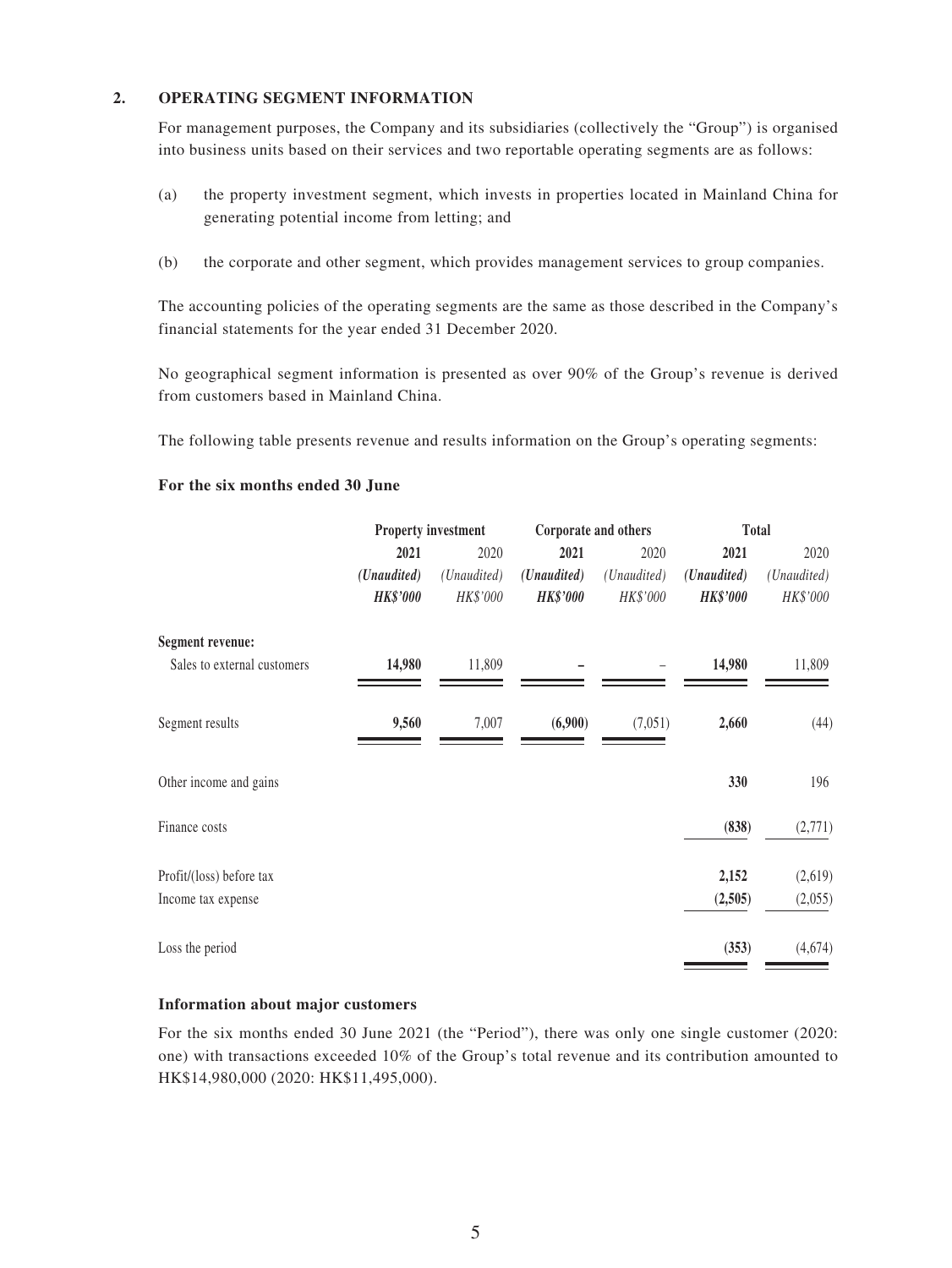#### **3. FINANCE COSTS**

|                      |                      | For the six months   |  |  |
|----------------------|----------------------|----------------------|--|--|
|                      |                      | ended 30 June        |  |  |
|                      | 2021                 | 2020                 |  |  |
|                      | ( <i>Unaudited</i> ) | ( <i>Unaudited</i> ) |  |  |
|                      | <b>HK\$'000</b>      | HK\$'000             |  |  |
| Interest on:         |                      |                      |  |  |
| Loan from a director | 768                  | 2,752                |  |  |
| Lease liability      | 70                   | 19                   |  |  |
|                      | 838                  | 2,771                |  |  |

#### **4. PROFIT/(LOSS) BEFORE TAX**

The Group's profit/(loss) before tax is arrived at after charging/(crediting):

|                                               | For the six months<br>ended 30 June |             |
|-----------------------------------------------|-------------------------------------|-------------|
|                                               | 2021                                |             |
|                                               | ( <i>Unaudited</i> )                | (Unaudited) |
|                                               | <b>HK\$'000</b>                     | HK\$'000    |
| Depreciation of property, plant and equipment | 135                                 | 124         |
| Depreciation of right-of-use asset            | 946                                 | 1,039       |
| Interest income                               | (224)                               | (109)       |

#### **5. INCOME TAX**

|                                 | For the six months                  |          |  |
|---------------------------------|-------------------------------------|----------|--|
|                                 | ended 30 June                       |          |  |
|                                 | 2021                                |          |  |
|                                 | ( <i>Unaudited</i> )<br>(Unaudited) |          |  |
|                                 | <b>HK\$'000</b>                     | HK\$'000 |  |
| $Current - elsewhere$           |                                     |          |  |
| Charge for the period           | 1,660                               | 1,280    |  |
| Deferred                        | 845                                 | 775      |  |
| Total tax charge for the period | 2,505                               | 2,055    |  |

No provision for Hong Kong profits tax had been made as the Group did not generate any taxable profits in Hong Kong during the Period (2020: Nil).

Taxes on profits assessable elsewhere have been calculated at the rates of tax prevailing in the regions in which the Group operates, based on existing legislation, interpretations and practices in respect thereof. The subsidiaries established in Mainland China are subject to income taxes at the rate of 25% (2020: 25%).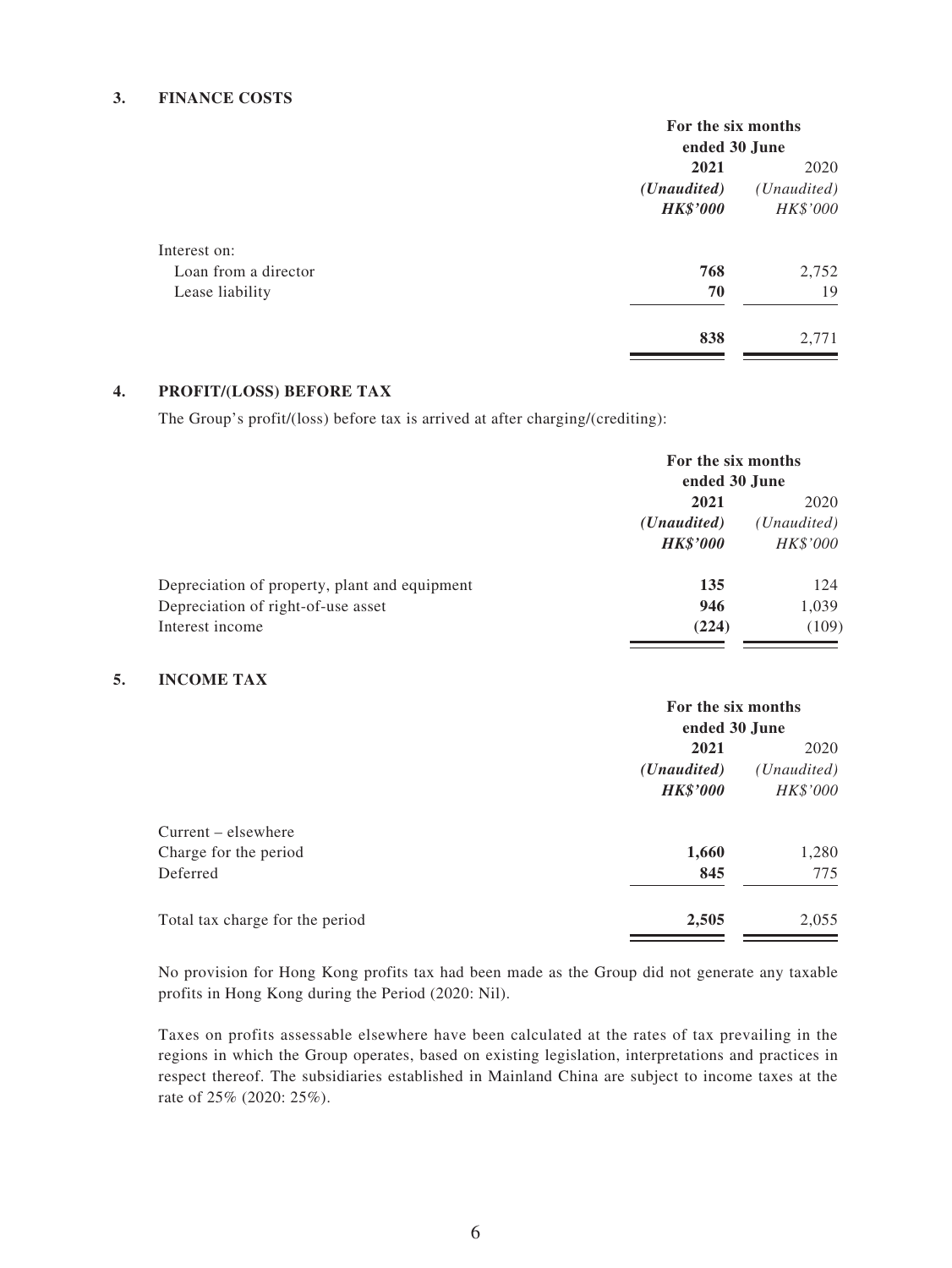#### **6. INTERIM DIVIDEND**

The Directors do not recommend the payment of an interim dividend for the Period (2020: Nil).

#### **7. PROFIT/(LOSS) PER SHARE ATTRIBUTABLE TO ORDINARY EQUITY HOLDERS OF THE COMPANY**

The calculation of basic profit per share for the Period is based on the profit attributable to ordinary equity holders of the Company of HK\$489,000 (2020: loss of HK\$1,767,000) and the weighted average number of 713,616,520 (2020: 644,187,949) ordinary shares in issue during the Period.

During the six months ended 30 June 2021 and 2020, the Group had no potentially dilutive ordinary shares in issue.

#### **8. TRADE RECEIVABLES**

An ageing analysis of the Group's trade receivables at the end of the reporting period is as follows:

|                 | 30 June 2021<br>( <i>Unaudited</i> ) |            |                 | 31 December 2020<br>(Audited) |
|-----------------|--------------------------------------|------------|-----------------|-------------------------------|
|                 | <b>HK\$'000</b>                      | Percentage | <i>HK\$'000</i> | Percentage                    |
| Within 6 months | 1,631                                | <b>100</b> | 4.154           | 100                           |

The Group generally grants a credit term of 3 months to 12 months to its customers.

The ageing of the Group's trade receivables is based on the date of recognition of revenue. The Group does not hold any collateral or other credit enhancements over its trade receivable balances. Trade receivables are non-interest-bearing.

#### **9. TRADE PAYABLES**

An ageing analysis of the Group's trade payables at the end of the reporting period is as follows:

| 30 June 2021<br>( <i>Unaudited</i> ) |            | 31 December 2020<br>(Audited) |     |
|--------------------------------------|------------|-------------------------------|-----|
|                                      |            |                               |     |
| 26                                   |            |                               |     |
| 2,088                                | 99         | 2,090                         | 100 |
| 2,114                                | <b>100</b> | 2,090                         | 100 |
|                                      |            |                               |     |

The ageing of the Group's trade payables is based on the dates of the goods received or services rendered. The trade payables are non-interest-bearing.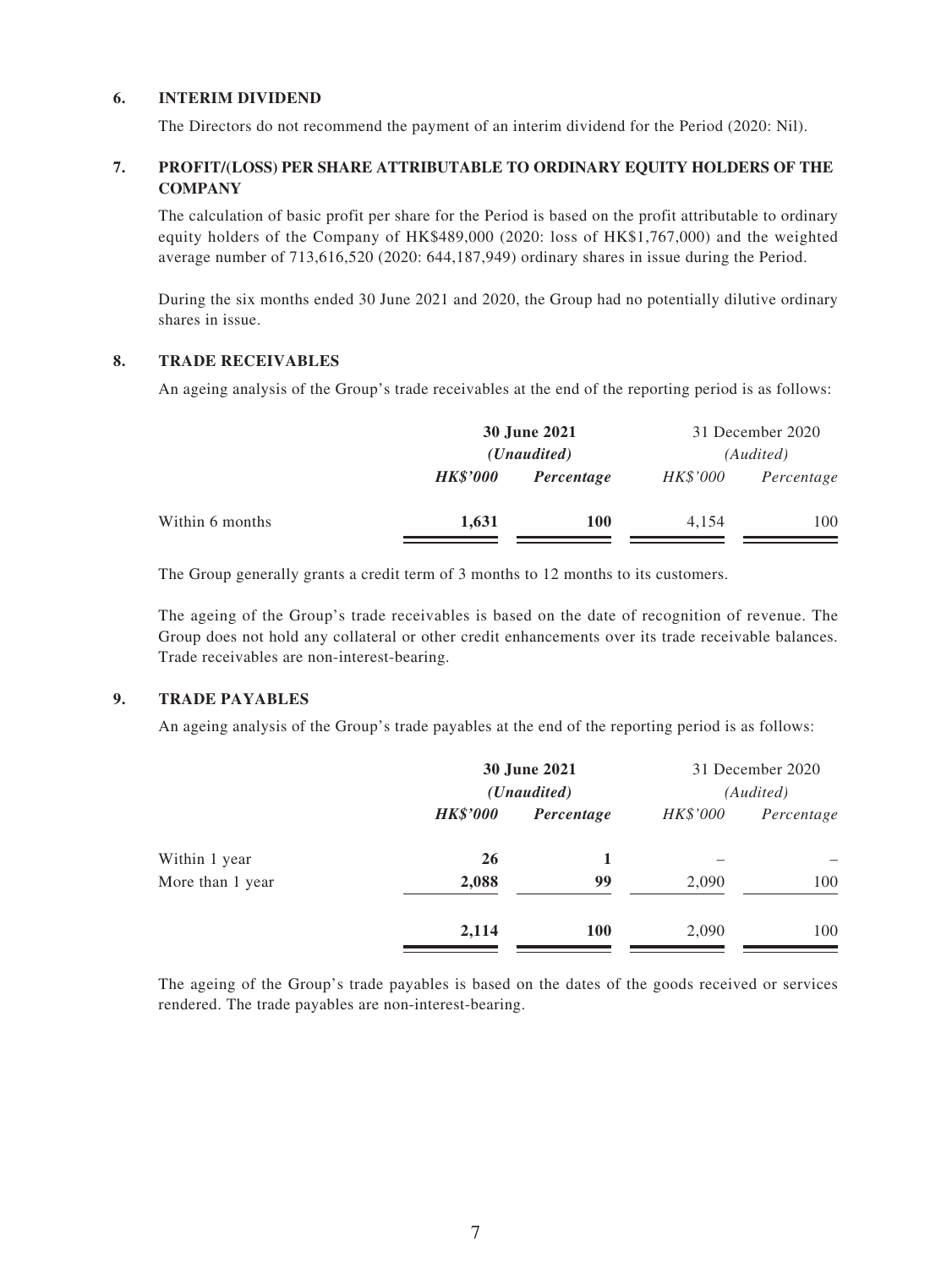### **REVIEW OF RESULTS**

The Company recorded a consolidated revenue of HK\$14,980,000 for the Period representing an increase of approximately 27% compared with the revenue for the same period last year (2020: HK\$11,809,000). Profit attributable to ordinary equity holders of the Company for the Period was HK\$489,000 (2020: loss of HK\$1,767,000). The increase of the Company's consolidated revenue during the Period was attributable to licensed carpark operation in Guangzhou, since mid 2020 and rental increases of the shopping mall in Chongqing in 2021.

### **Adjusted EBITDA**

The Adjusted EBITDA of the Group for the Period was profit of HK\$4,071,000 (2020: HK\$1,315,000). Adjusted EBITDA refers to the earnings before interest, tax and depreciation but does not take into account the effect of changes of fair value of investment properties.

### **Net Loss**

The profit before tax of the Group for the Period was HK\$2,152,000 (2020: loss of HK\$2,619,000) and the loss of the Group for the Period was HK\$353,000 (2020: HK\$4,674,000). The decrease in the Group's loss for the Period was attributable to the increase in revenue from HK\$11,809,000 for the six months ended 30 June 2020 to HK\$14,980,000 for the Period and the decrease of finance costs from HK\$2,771,000 for the six months ended 30 June 2020 to HK\$838,000 for the Period.

### **Liquidity and Financial Resources**

During the Period, the Group's operations were financed mainly by cash flows generated from business operations and borrowings. The Group's net cash flows from operating activities during the Period were HK\$3,521,000 (2020: HK\$14,049,000).

As at 30 June 2021, the Group had cash and bank balances of HK\$82,093,000 (31 December 2020: HK\$86,407,000) and did not have bank borrowings.

As at 30 June 2021, the Group had outstanding borrowings of HK\$79,029,000 (31 December 2020: HK\$79,316,000) comprising lease liability of HK\$2,253,000 (31 December 2020: HK\$3,180,000) and a loan from a director in an amount of HK\$76,776,000 (31 December 2020: HK\$76,136,000). According to its respective terms, the lease liabilities of HK\$1,923,000 (31 December 2020: HK\$1,876,000) and HK\$330,000 (31 December 2020: HK\$1,304,000) are payable within one year and in the second year, respectively, all denominated in Hong Kong dollars. The Group's exposure to interest rate fluctuation was minimal in the past years.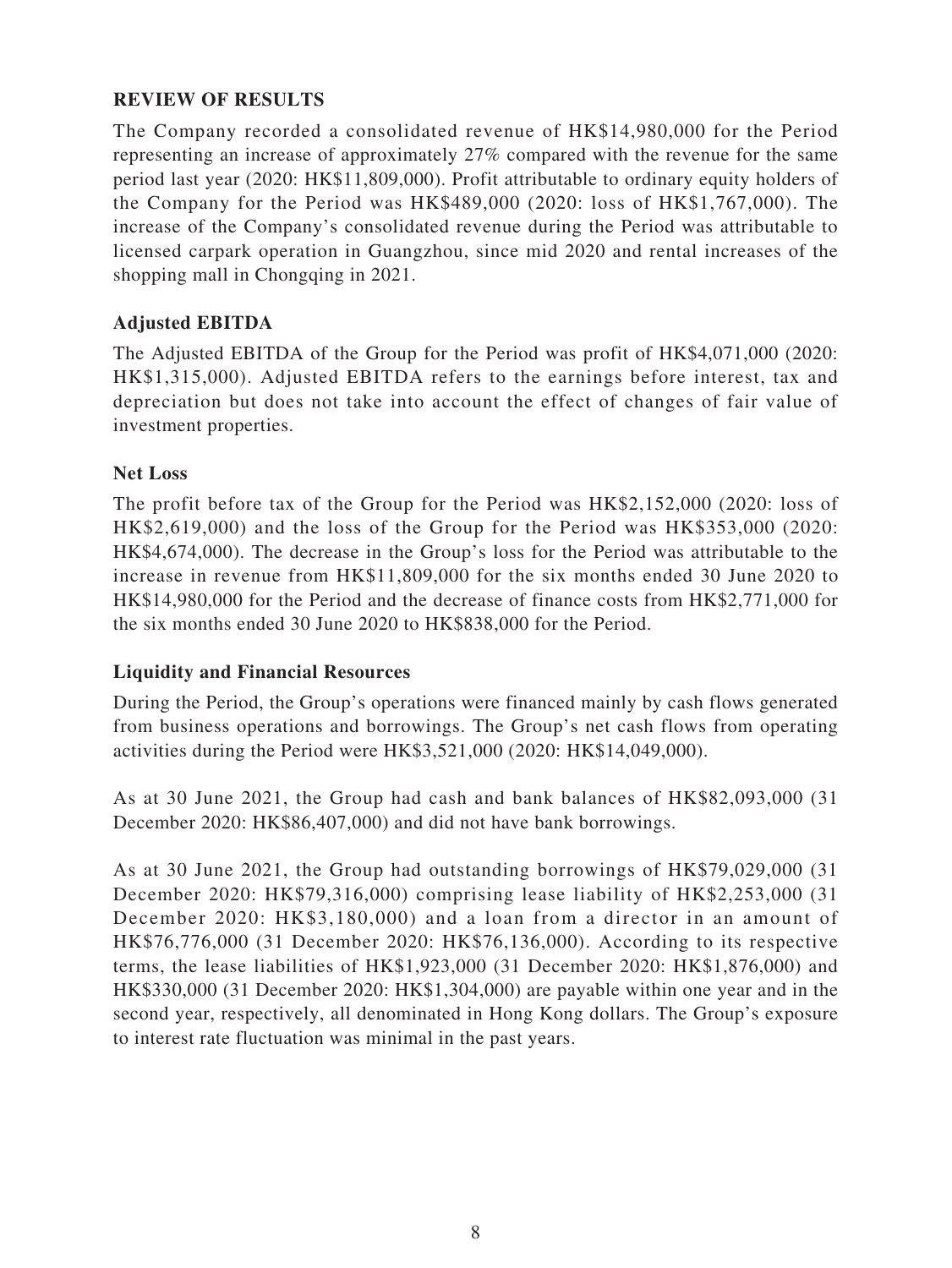The Group's gearing ratio during the Period was 0.02 as at 30 June 2021 (31 December 2020: 0.02), calculated based on the Group's lease liability and loan from a director in an aggregate amount of HK\$79,029,000 (31 December 2020: HK\$79,316,000) over total assets of HK\$4,593,780,000 (31 December 2020: HK\$4,564,165,000). The Group maintained a relatively low gearing ratio in the past years.

### **Assets**

As at 30 June 2021, the Group's net current assets, net assets and total assets amounted to HK\$6,815,000 (31 December 2020: HK\$11,644,000), HK\$3,138,452,000 (31 December 2020: HK\$3,112,192,000) and HK\$4,593,780,000 (31 December 2020: HK\$4,564,165,000), respectively.

The Group had two investment properties, one in Chongqing and the other in Guangzhou, both located in Mainland China. The investment property in Chongqing, which the Group had  $100\%$  interest, had carrying amount of HK\$421,080,000 (31) December 2020: HK\$417,571,000) as at 30 June 2021. The investment property in Guangzhou, which the Group had 25% interest, had carrying amount of HK\$4,032,000,000 (31 December 2020: HK\$3,998,400,000) as at 30 June 2021.

The Group also had properties situated at Baiyun District (白雲區) and Fangcun District (芳村區) in Guangzhou, all of which were held for sale with book cost of HK\$37,314,000 (31 December 2020: HK\$37,003,000) as at 30 June 2021.

# **Exchange Rate Risk**

The Group's principal operations are located in Mainland China while the financial statements of these operating subsidiaries are reported in Renminbi. The Company may expose to exchange rate risk when transactions and financial statements of these operating subsidiaries reported in Renminbi are consolidated to the Company's condensed consolidated financial statements which are reported in Hong Kong dollars. The Group did not take measures such as execution of forward hedging or exchange swap instruments to hedge the potential impact arising from adverse currency fluctuation between Renminbi and Hong Kong dollars in the past years. Given the exchange rates between Renminbi and Hong Kong dollars were not fluctuated materially from time to time in the past years, the Group could reasonably assess the trend of exchange rates between the two currencies in order to reduce its adverse impact to the Company's condensed consolidated financial statements as far as practicable.

# **Charges on Assets**

As at 30 June 2021, none of the Group's assets were pledged.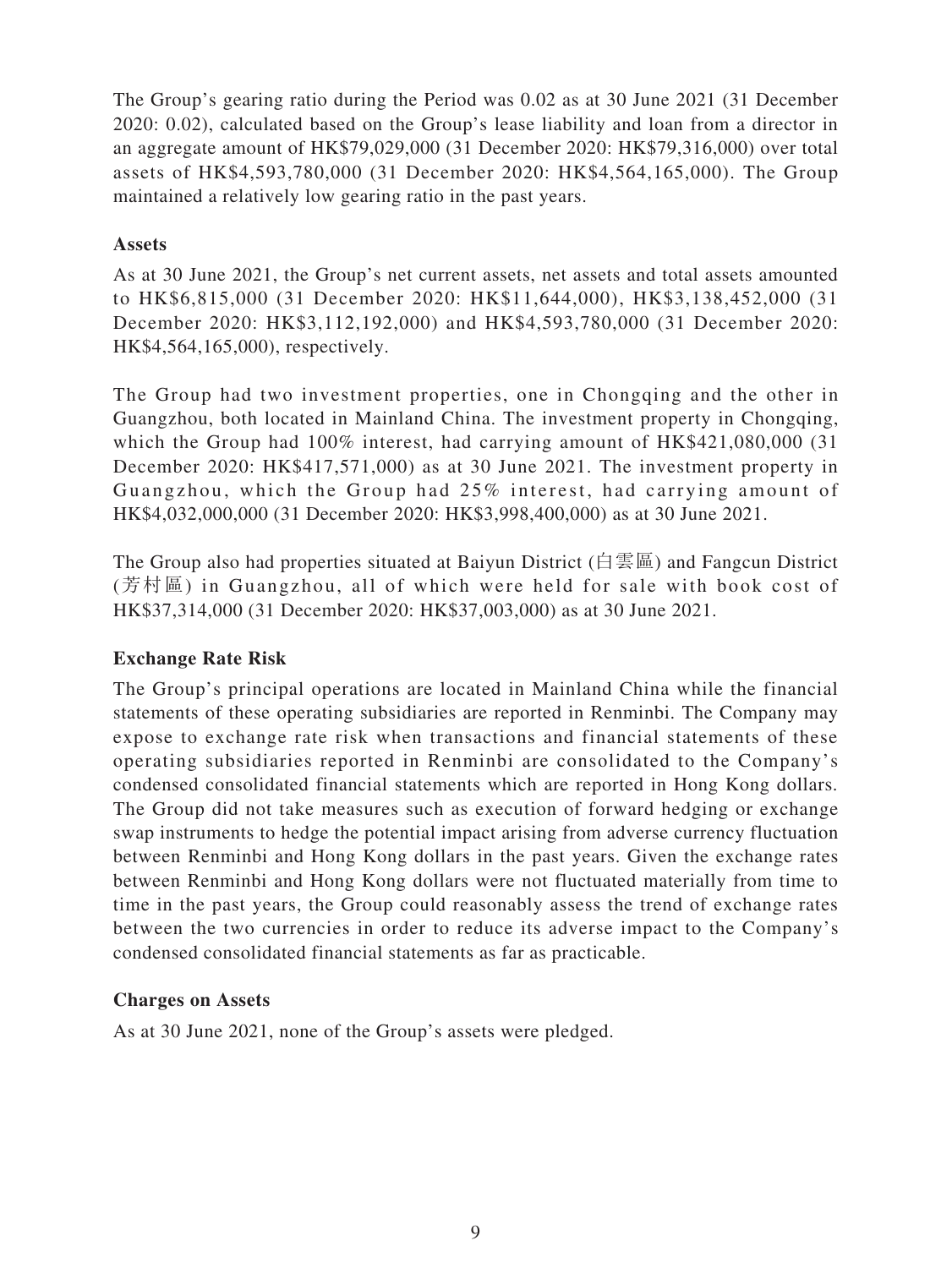# **FUND RAISING ACTIVITIES**

On 15 April 2020, it was announced that the Company entered into a subscription agreement with Link Tide Investments Limited, a private company incorporated in the British Virgin Islands and an independent third party, in respect of subscription and issue of 108,000,000 new shares in the capital of the Company at an issue price of HK\$0.15 per share pursuant to the Company's general mandate granted on 18 June 2019 (the "New Issue"). All conditions precedent as set out in the subscription agreement were satisfied and the New Issue was completed on 27 April 2020.

The net proceeds raised from the New Issue applied up to 30 June 2021 are as follows:

| Net proceeds (HK\$ million) |                 |                   |
|-----------------------------|-----------------|-------------------|
| Available                   | <b>Utilised</b> | <b>Unutilised</b> |
|                             |                 |                   |
| <b>12.0</b>                 |                 | <b>12.0</b>       |
| 4.1                         | 4.1             |                   |
| 16.1                        | 4.1             | <b>12.0</b>       |
|                             |                 |                   |

The Group held the unutilised net proceeds in short-term deposits with licensed banks as at 30 June 2021.

### **BUSINESS REVIEW**

The Company is an investment holding company. Its subsidiaries are principally engaged in property development, investment and management businesses in Mainland China and have two major property interests, one in Chongqing (重慶市) and the other in Guangzhou (廣州市).

### **Guang Yu Square in Chongqing**

The Group's property interest in Chongqing is situated at Chaotinmen, Yuzhong District, Chongqing (重慶市渝中區朝天門). With a history of over five centuries and situated in the northeast of Yuzhong District and at the delta of Yangtze River ( $\overline{\mathbb{R}}\mathbb{Z}$ ) and Jianing River (嘉寧江), Chaotinmen is the most prominent port in Chongqing for transporting goods and passengers to and from the Three Gorges (三峽). Guang Yu Square (港渝廣 場) is located at the junction of Chao Dong Road (朝東路) and Shanxi Sixth Lane (陝西 六巷) in Chaotinmen which is within walking distance of about 15 minutes to the Port of the Three Gorges (三峽碼頭) and walking distance of about 20 minutes to Jiafangbei (解 放碑), the most prime shopping area in Chongqing as well as with walking distance of about 5 minutes to Raffles City Chongqing (重慶來福仕廣場), the newly developed and most spectacular commercial landmark in Chongqing, and within walking distance of about 10 minutes to Chaotinmen Square (朝天門廣場), which is one of the most famous sightseeing points in Chongqing.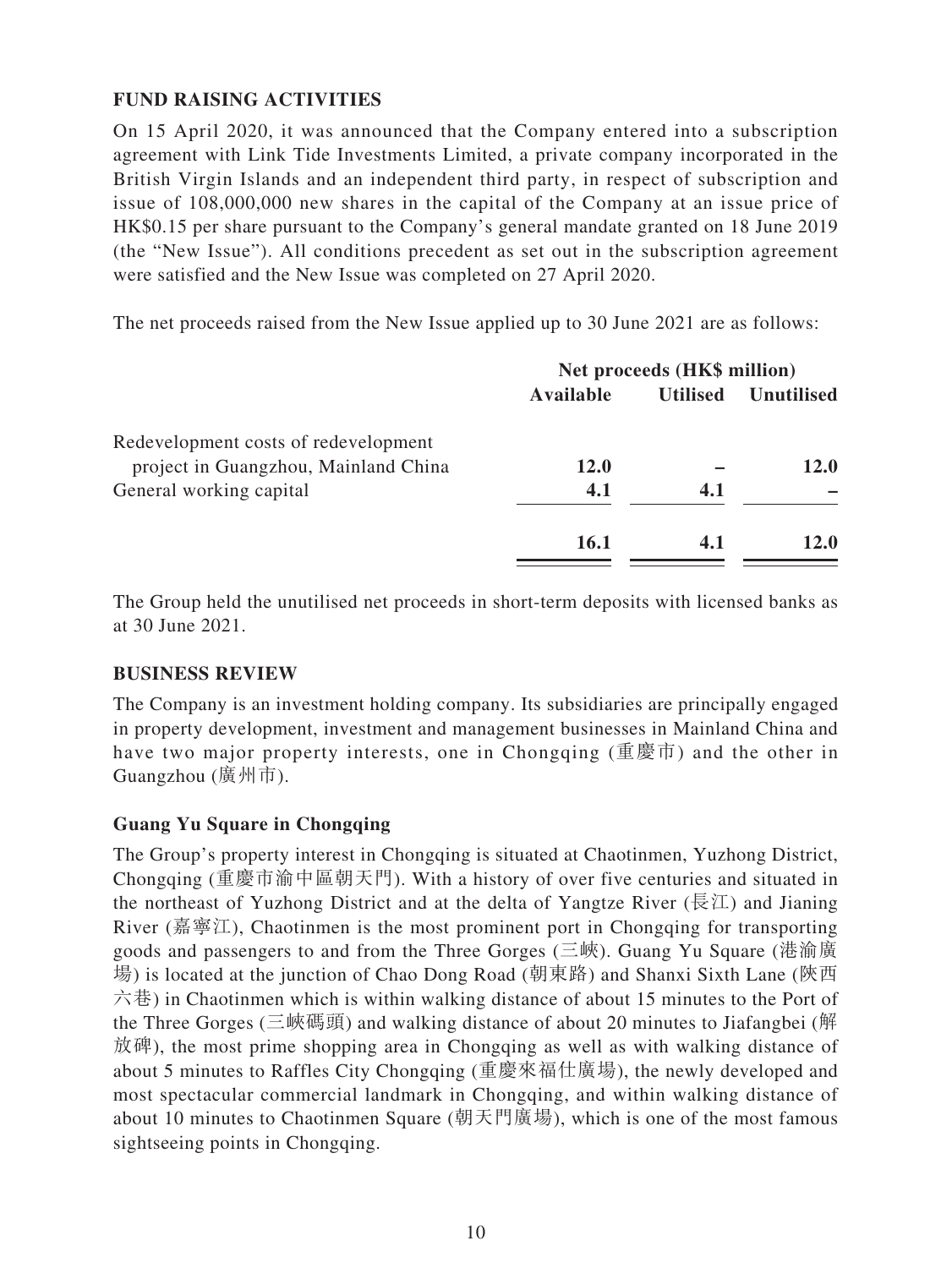Guang Yu Square is a 15-storey commercial building with total gross floor area of about 49,400 square metres, out of which the Group owns portion of Basement, Levels 1 to 4, Levels 8 and 11 with total gross floor area of about 24,400 square metres. The property, which has been fully refurbished in 2016, is presently a multi-floor shopping mall focusing in wholesale and retailing of men's wear and footwear. There are about 50–70 shops per level with shop area ranging from 20–60 square metres per shop. Most shops are leased to unsolicited third parties for a term of about one year renewable automatically with prevailing market rental. The shopping mall (the floors owned by the Group) is almost fully occupied and shop turnover rate is maintained at a relatively low level. Given Chaotinmen has been one of the major clothing distribution points in Chongqing for nearby cities and the Three Gorges region for decades, Guang Yu Square is one of the most popular men's wear and footwear wholesale points in the region.

Following the social and business activities had resumed normal in Chongqing since mid 2020 amid the COVID-19 pandemic not yet vanished absolutely in Mainland China, the business operation of Guang Yu Square resumed usual and normal during the Period except for late May till early June in 2021 when a minor outbreak of COVID-19 driven by Delta variant surged in Chongqing. Rental revenue, however, was not materially affected during the Period as leases for 2021 were committed in late December 2020.

### **The Redevelopment Project in Guangzhou**

The Group's property interest in Guangzhou is situated at Yuexiu District, Guangzhou (廣州市越秀區). The development site, previously named as Metropolis Shoes City (廣 州大都市鞋城), is located at the east of Jiefang Road South (解放南路), to the south of Daxin Road (大新路), to the north of Yede Road (一德路) and to the west of Xieen Lane (謝恩里) in Yuexiu District which is within walking distance of about 3 minutes to the Old Hall (舊館) of the Canton Fair (廣州交易會), which was once the only export window in China before its Reform and Open Door Policy (改革開放政策) implemented in 1978, and within walking distance of about 5 minutes to the riverbank of the Pearl River  $(\& \mathcal{I})$ , the icon of Guangzhou.

The Metropolis Shoes City (before operation ceased in August 2019) was a 2-storey non-permanent building with gross floor area of about 14,700 square metres and about 500 shops. With a history of over one century for footwear wholesale business in the region, the Metropolis Shoes City was the most popular footwear boutique showcase and wholesale centre in Guangzhou.

In order to support the Renovation Scheme for Old Zones in Guangzhou (廣州市老城區 改造提升工程) promulgated by the Guangzhou Municipal People's Government (廣州 市人民政府) and the Upgrade Programme of Jiefang Road South for the 70th National Day Celebration (迎賀建國七十週年美化解放南路一帶外貌設施) implemented by the Yuexiu District People's Government (越秀區人民政府) (the "Yuexiu Government"), the Metropolis Shoes City ceased operation in August 2019 for re-development purpose. The Yuexiu Government expressed that they would use their best endeavors to support re-development plan of Guangzhou Zheng Da Real Estate Development Company Limited (廣州正大房地產開發有限公司) ("GZ Zheng Da"), an indirect subsidiary of the Group.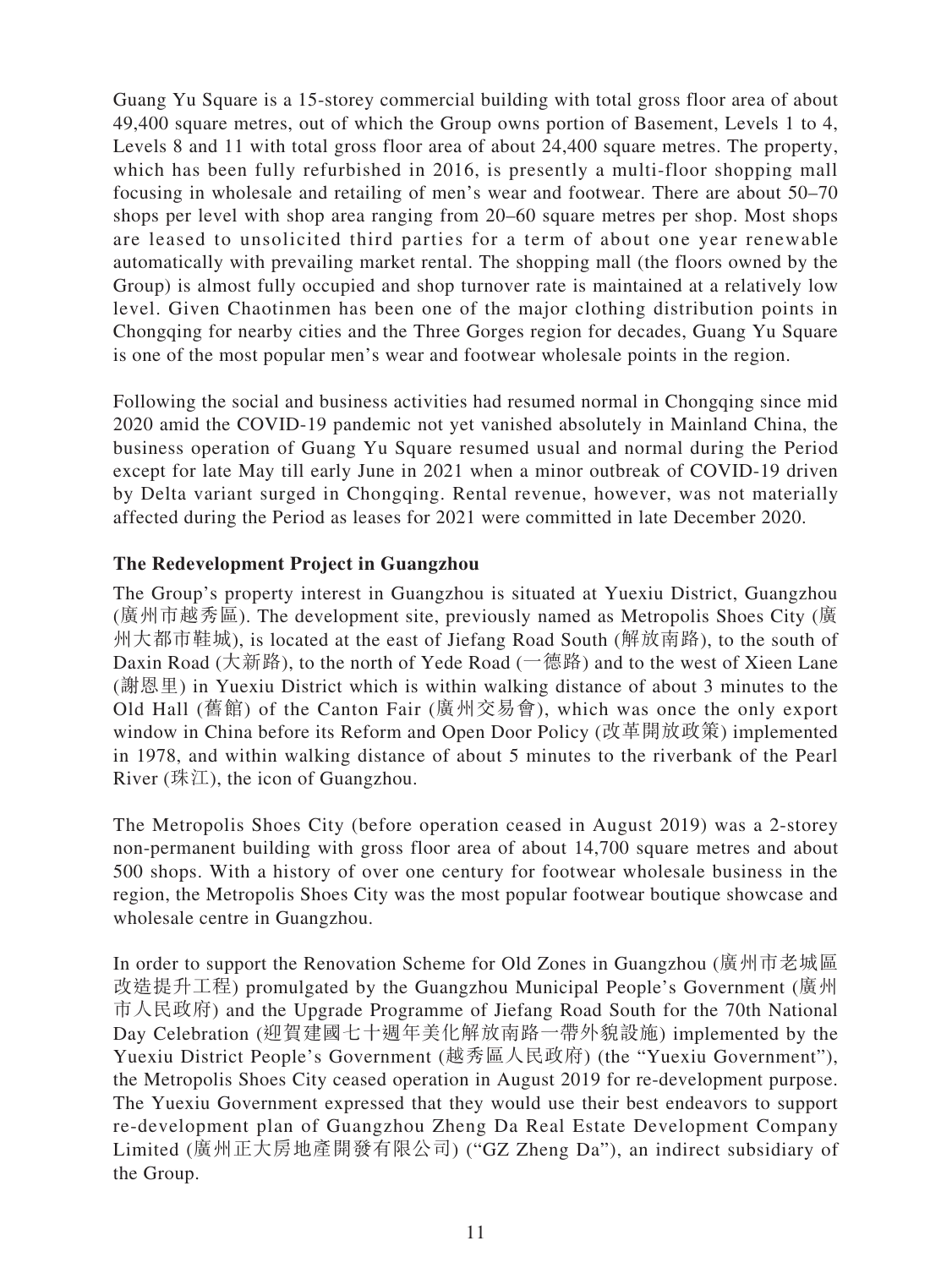As to-date, except for one block of building remains not yet surrendered (尚未完成拆遷) and a few shops next to the mall continue to operate business as usual, the mall has been demolished and the development site is leased to a third party for licensed carpark operation.

Pending to the surrender of the last block of a 7-storey building being occupied by an individual owner (小業主), the re-development project is intended to be developed into a 22-storey versatile grade A commercial building complex with twin towers and 3-level of basement for wholesale and exhibition hall facilities, office and service apartment uses with ancillary facilities such as carpark and loading/unloading bays with total gross floor area of about 234,000 square metres. It is also planned that the basement of the new building complex will be linked via subway to two metro stations, namely Yide Lu Station (一德路站) and Haizhou Square Station (海珠廣場站).

Recently, the State Council re-launches new urban policy directive to encourage the re-mapping of commercial zone to residential zone in first-tier cities with an objective of decreasing the over-supply of commercial properties (due to the boom of e-commerce) as well as increasing the supply of residential properties in the market. The Group hence commences preliminary feasibility study on this new policy and expects that the investment return of the new development project will be significantly improved if in case part of the re-development can be modified from service apartment to residential property. Despite the planning work was interrupted by the minor outbreak of COVID-19 driven by Delta variant in late May till mid June in 2021, negotiations with various governmental authorities are underway with an aim to mapping out a final re-development plan as soon as practicable.

During the Period, GZ Zheng Da was under negotiation with independent third parties about the possible business co-operation for the re-development project to the effect that the new partner, if co-operation proceeded, would provide capital and technical support for re-development and obtain a distribution of not more than 30% of the properties upon completion in return. The business negotiation was at its preliminary stage and might crystalise or not. GZ Zheng Da also made an application for compulsory evacuation order (強制拆遷執行裁定) at the People's Court with an aim of obtaining a court order for evacuation enforcement against the last unit remained occupied by an individual owner as soon as practicable. Moreover, the tender for pre-construction underground survey was in the pipeline during the reporting period.

According to the latest construction schedule (assuming construction commences in the first quarter of 2022), it is expected that the development project will take about four years and be completed by two phases, the first of which will be completed in the fourth quarter of 2024 and the second stage will be completed in the first quarter of 2026. Subject to the grant of inspection and safety permits by the relevant regulatory authorities, it is expected that the new commercial complex will commence business and generate rental revenue to the Group at its earliest in early 2025.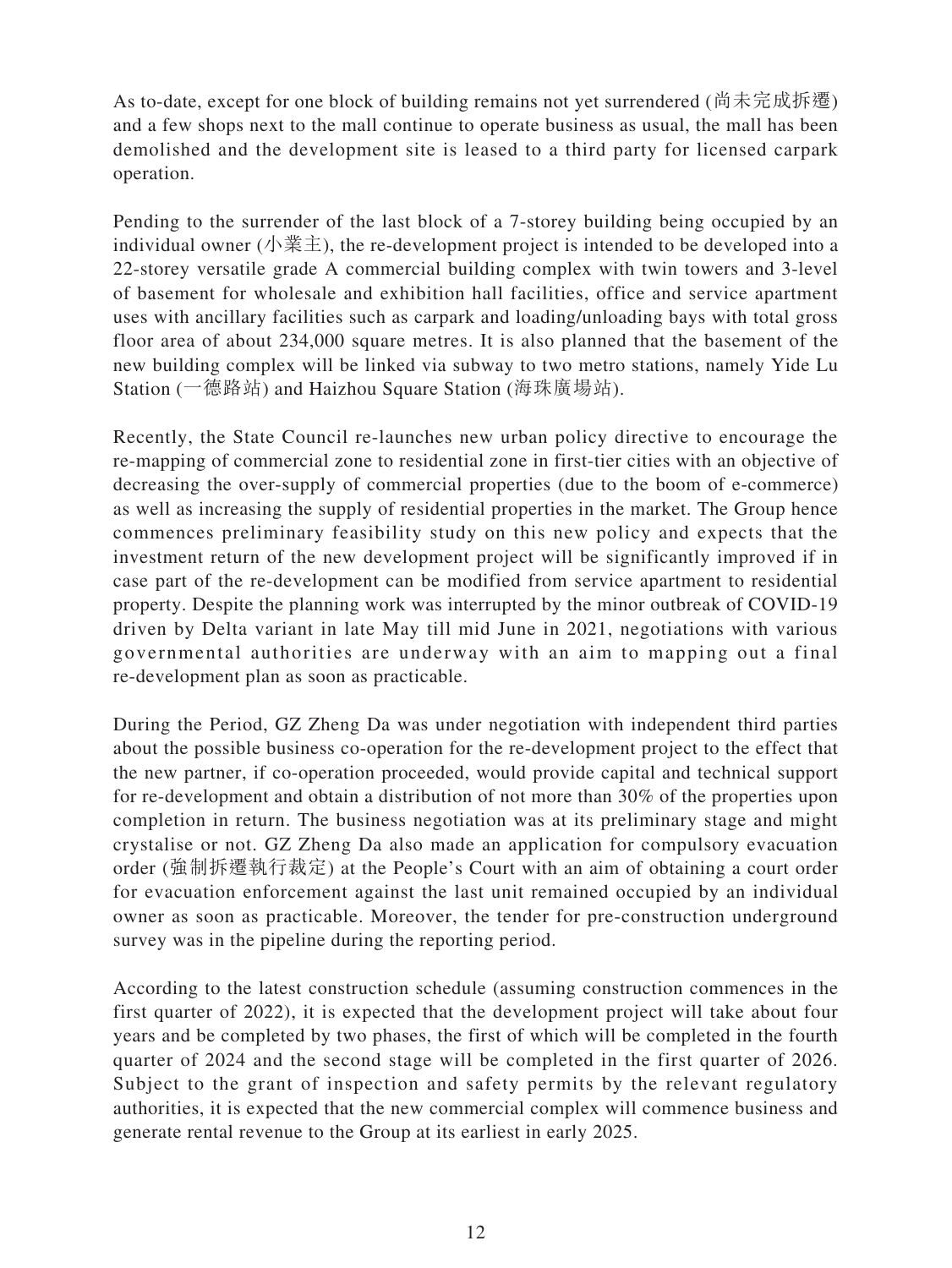The development project will be constructed with a budgeted cost of about RMB1,700 million (HK\$2,040 million), of which the Group and the related parties will bear 25% and 75% of the total costs, respectively (assumed on the basis that the Group held 25% interest in the development project as at the date of this announcement). It is intended that the construction costs will be financed by new funds of potential investors, bank borrowings (with pledge of the Group's property assets), project financing and equity financing. In certain circumstances the potential contractors and building materials suppliers will advance working capital to the development project, which is a common industry practice in Mainland China.

Notwithstanding the development project in Guangzhou ceased to contribute significant revenue to the Group in coming years, it is expected that it will continue to generate rental income from a few remaining units not yet demolished, temporarily carpark and festival bazaar in 2021 until the construction work commences.

The subject asset will remain as an investment property under Hong Kong Accounting Standard 40 – Investment Property and be measured at its fair value with changes in fair value recognised in the Group's financial statements for subsequent financial years. It is expected that the new commercial complex will be held for earning rentals and capital appreciation purposes upon completion.

Meantime, the Group will proactively explore other income sources and new business projects in Guangzhou in order to compensate the revenue forgone due to the closure of the wholesale mall in 2019.

### **PROPERTIES HELD FOR SALE**

The Group had a portfolio of about 220 residential units ranging from 20 square metres to 70 square metres each unit with total gross area of about 12,880 square metres. These residential units were constructed in late 1990s for the purpose of interim resettlement of occupiers who surrendered their units to GZ Zheng Da for demolition in the development site in Yuexiu District but remained unoccupied as at period end date. Most of these residential units are first-hand units.

These properties represent five clusters of residential units situated at Baiyun District (白 雲 區) and Fangcun District (芳村區) in Guangzhou with convenient traffic access. Given all these units were completed for more than two decades, they are subject to refurbishment before launch for sale in the market. It is expected that these units will be well perceived by the first-time home buyers.

In June 2021, sales of an aggregated consideration of RMB5.7 million (HK\$6.8 million) was made subject to completion. All these property units are fully refurbished up to benchmark standard in the market. Barring from unforeseeable circumstances, it is intended that not less than 10 property units to be disposed of by the end of 2021.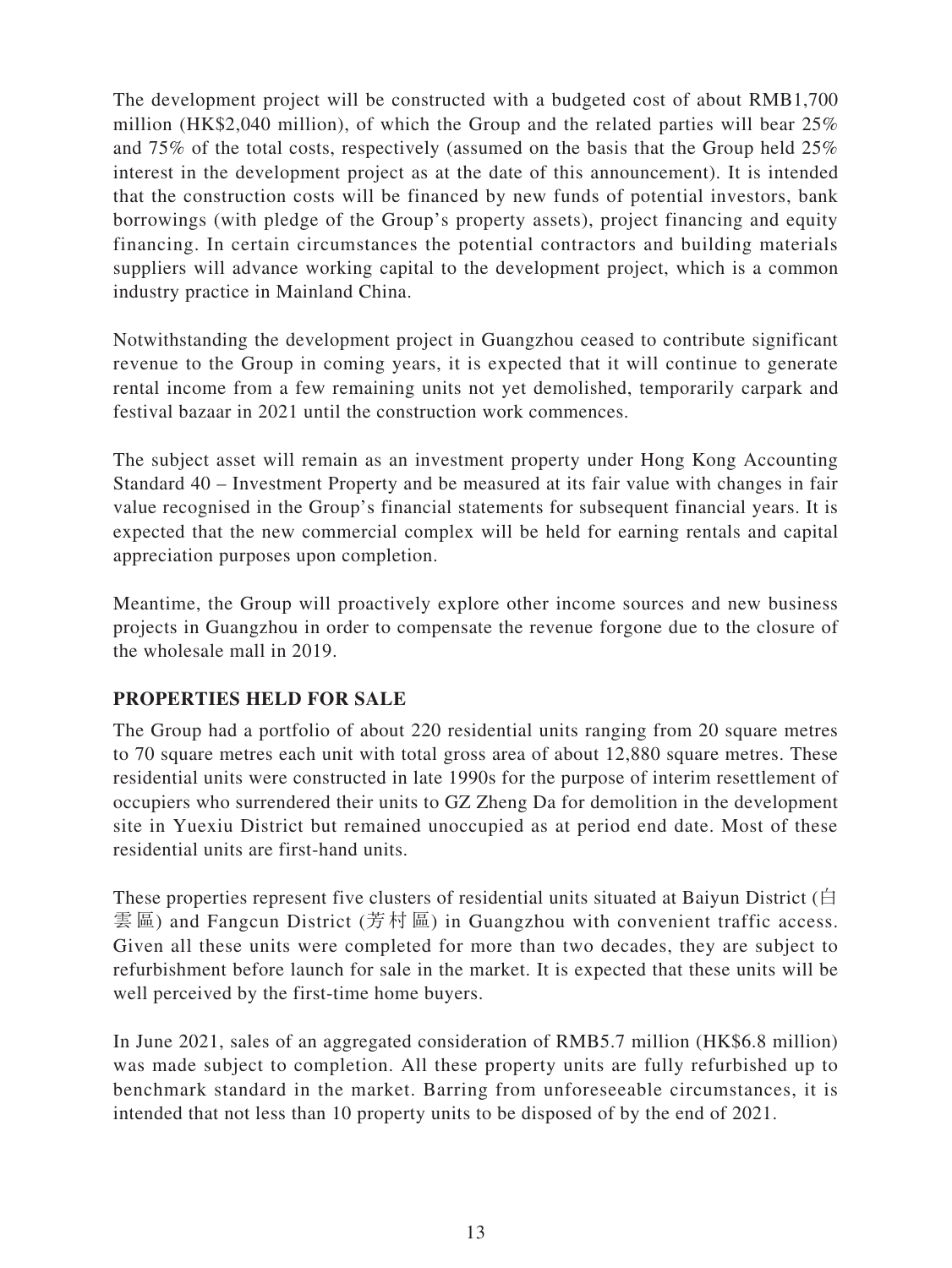# **Litigation Update**

In May 2021, GZ Zheng Da received a written judgement (民事裁定書) from the Guangdong Provincial Guangzhou Municipal Intermediate People's Court (廣東省廣州 市中級人民法院) (the "Guangzhou Court"). The written judgement granted an order to the effect that a compulsory liquidation petition (the "Purported Liquidation Petition") pleaded by廣州市越秀房地產開發經營有限公司 ("越房私企"), a third party which was neither a shareholder nor creditor of GZ Zheng Da, was turned down (駁回強制清算申 請裁定) (the "Dismissal Order (駁回裁定)") on the grounds that "the two equity partners of GZ Zheng Da had major disputes on company dissolution or not, major assets and equity interest matters while such disputes had remained not yet on trial or arbitrated for affirmation at the court (雙方股東對於廣州正大是否發生解散事由丶公司主要財產以 及公司股東股權尚有較大爭議,且爭議至今未經訴訟或者仲裁予以確認)". In the Dismissal Order, the Guangzhou Court ascertained that GZ Zheng Da remained "in operation (在業)" and that Zheng Da Real Estate Development Company Limited, another indirect subsidiary of the Group, had 100% equity interest in GZ Zheng Da.

越房私企submitted an appeal to the Dismissal Order (the "Appeal") in late May 2021 as permissible by law.

The Dismissal Order was the first court paper in relation to the Purported Liquidation Petition that GZ Zheng Da had ever received from the Guangzhou Court, over 10 years from the alleged plead made by 越房私企 in 2009. The Company was pleased to acknowledge receipt of the Dismissal Order ruling that 越房私企 did not possess the prerequisites for pleading a liquidation petition against GZ Zheng Da.

The Company perceived that the Dismissal Order cast out the legal uncertainties of GZ Zheng Da which had hampered its operation for about a decade and would expedite the re-development plan of GZ Zheng Da.

Based on the grounds stated in the Dismissal Order and after taking competent PRC legal advice, the Company remained optimistic in obtaining a favourbale judgement in the Appeal.

Should there be any update on the legal status of GZ Zheng Da, further announcements will be made by the Company as soon as practicable.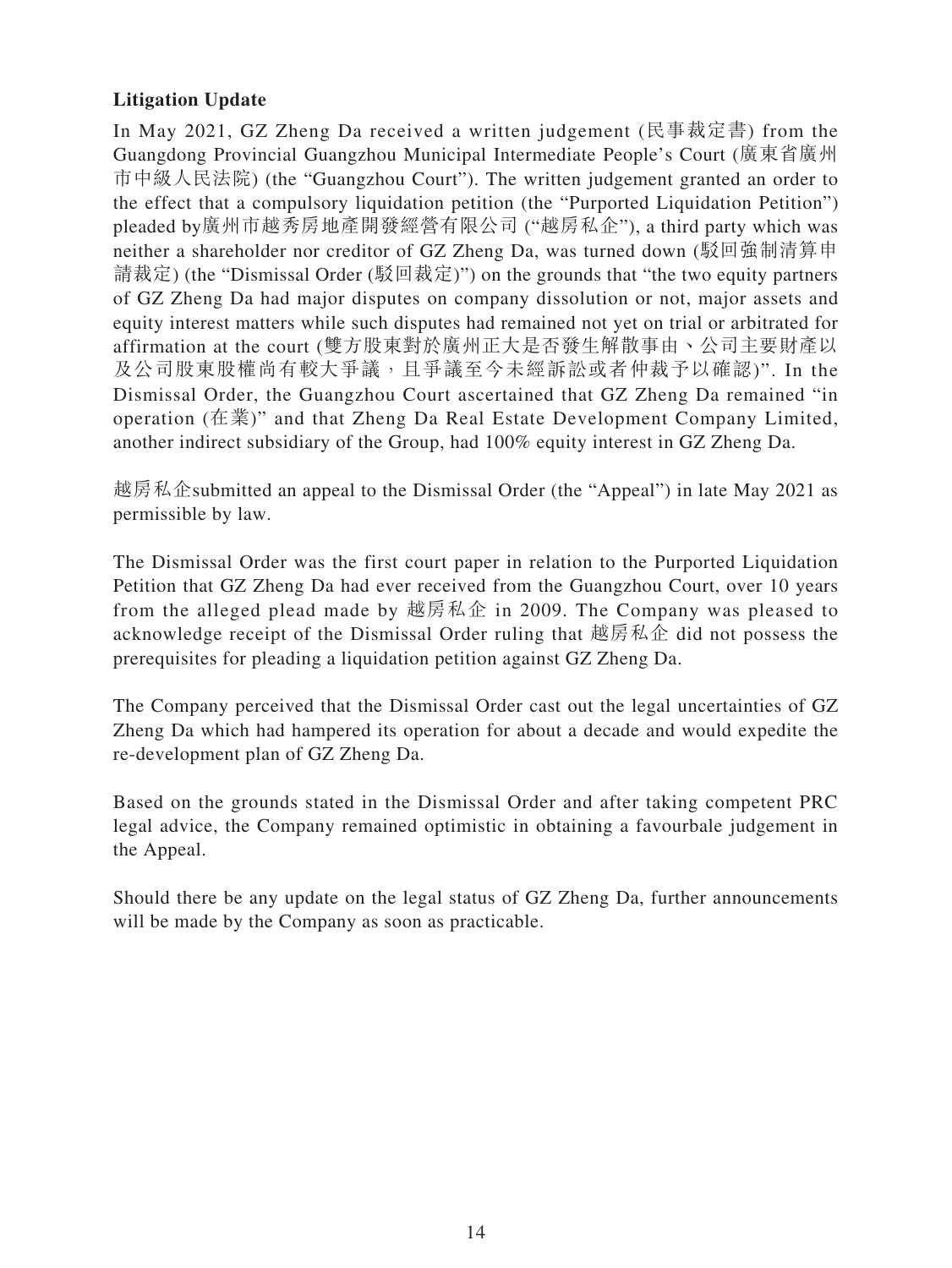# **OUTLOOK**

The challenges arising from the COVID-19 pandemic in Mainland China and Hong Kong are unprecedented as most people are restricted from free cross border travelling between Mainland China and Hong Kong. In view of the severity of the outbreak, it is necessary and appropriate to accord priority to the health and safety of all personnel when performing their duties. The directors of the Company (the "Directors") are striving with its staff to adhere to stringent hygiene standards in offices and shopping areas.

China is one of the few nations worldwide that can manage to combat the COVID-19 outbreak to a negligible level as well resume nationwide economic activities to normal. The Chinese Central Government of China will strive to establish the new development spectrum with mega domestic economy loop as backbone and inter-propelled by the twin domestic and international economy loops (形成以國內大循環為主體,國內內國際雙循 環相互促進的新發展格局). With this backbone, the Chinese Central Government recently forecasted that the annual GDP growth rate will maintain at 6 per cent. for 2021. The Directors believe that this may help to boost both the productivity of private sector (民企) and domestic consumer market (內需市場), which in turn will serve to benefit the Group's business as a whole.

Notwithstanding the COVID-19 vaccine programme worldwide has been launched in January 2021, it is premature at this stage to assess if the vaccination is effective to control the pandemic globally, particularly the surge of a new wave of COVID-19 cases driven by the hyper-contagious Delta variant. Unless most people worldwide get vaccination and the COVID-19 infected cases drop to a negligible level globally, it is believed that China will retain closed door policy for foreigners and Hong Kong residents. The Directors remain cautiously optimistic that the public health concern will be relieved to a material extent in both Mainland China and Hong Kong early next year.

In Hong Kong, the Directors believe that the newly enacted Hong Kong National Security Law (港區國家安全法) in July 2020 and the legislation of the Improving Electoral System (完善選舉制度) gazetted in May 2021 will safeguard the "One Country Two Systems" in the longer term (確保一國兩制行穩致遠). The Directors love China and Hong Kong (愛國愛港) and fully support "The Patriots to Administrate Hong Kong" policy (全力支持愛國者治港方針) as well as the Hong Kong Administration to govern in accordance with the Basic Law (全力支持香港特區政府依法施政).

With strong asset backing and extremely low gearing level, the Directors will lever these advantages to finance the Group's re-development project in Guangzhou as well as explore new business opportunities in 2021 and 2022. The Directors will also strengthen its management expertise and redeploy the Group's resources for meeting these new challenges.

Looking ahead, 2021 remains a tough year but the Directors are optimistic about the economic bounce back in Mainland China and Hong Kong in the second half year.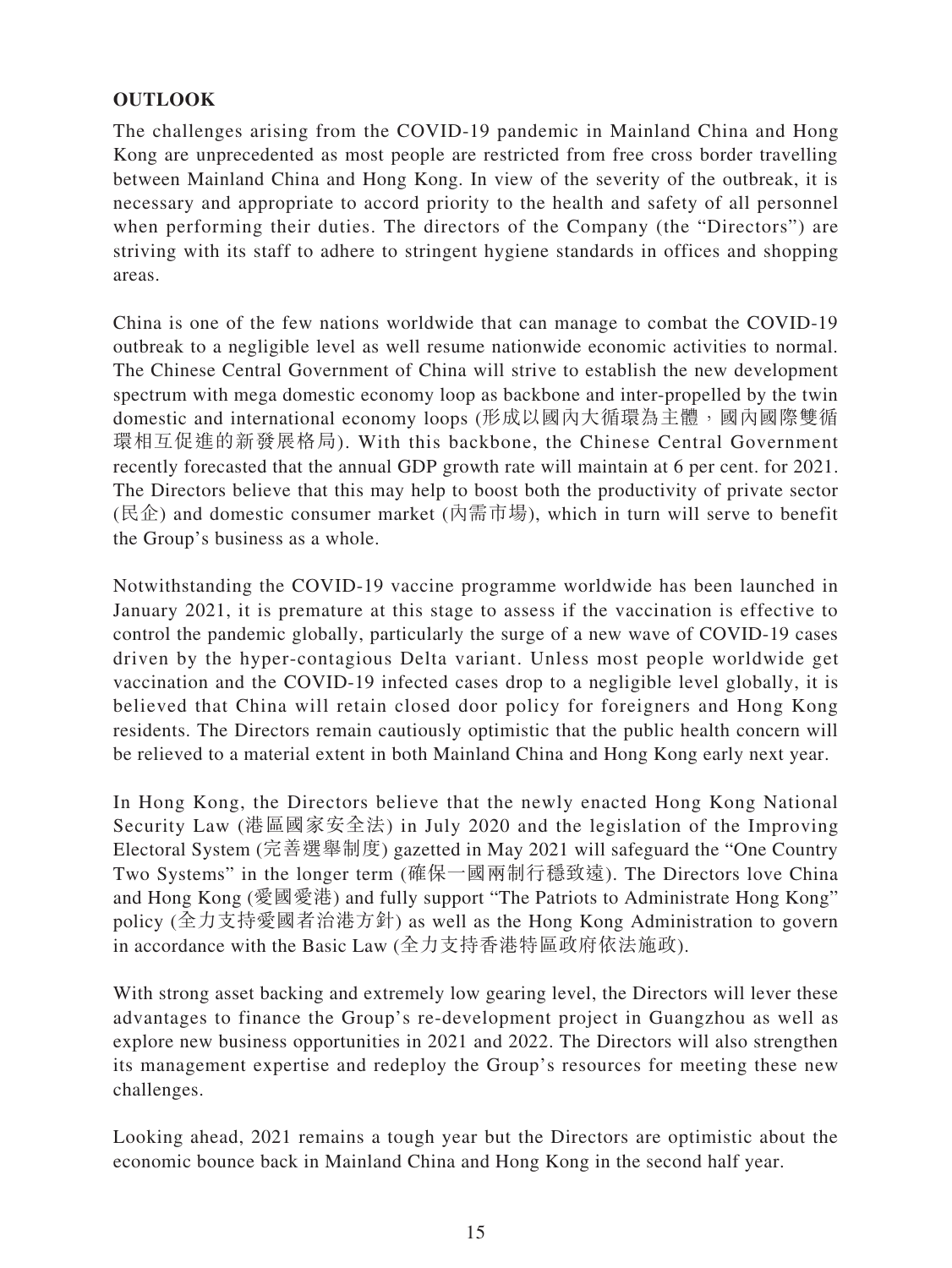# **EMPLOYMENT AND REMUNERATION POLICIES**

As at 30 June 2021, the Group had about 40 (31 December 2020: 40) employees. Total staff costs (including directors' remuneration) for the Period amounted to HK\$4,149,000 (2020: HK\$4,042,000).

Remuneration policies are reviewed regularly by the Directors and by the Remuneration Committee in respect of remuneration of senior management and the Directors, respectively. The Group values all employees and recognises their contributions, and is committed to establishing fair and caring relationship with its employees by offering competitive compensation packages comparable to market benchmarks.

# **CODE ON CORPORATE GOVERNANCE PRACTICE**

Throughout the Period, the Company generally complied with the Code on Corporate Governance Practice (the "Code") as set out in Appendix 14 of the Listing Rules, except for the code provision A.6.7 of the Code which requires directors to attend the shareholders' meetings if practicable. Ho Kam Hung, an executive Director, and Young Kwok Sui, a non-executive Director, were both physically absent at the Company's annual general meeting held on 11 June 2021 due to cross-border travel restrictions for COVID-19 quarantine control purpose.

Details of the Company's corporate governance practices were set out in the Corporate Governance Report of the Company's annual report for the year ended 31 December 2020.

# **MODEL CODE FOR SECURITIES TRANSACTIONS**

The Company had adopted the Model Code set out in Appendix 10 to the Listing Rules as its code of conduct regarding securities transactions by its directors. Having made specific enquiry of the Directors, the Company confirmed that the Directors had complied with required standard set out in the Model Code throughout the accounting period covered by the Company's Interim Results.

# **PURCHASE, SALE OR REDEMPTION OF THE COMPANY'S LISTED SECURITIES**

During the Period, neither the Company nor any of its subsidiaries purchased, sold or redeemed any listed securities of the Company.

# **REVIEW BY AUDIT COMMITTEE**

The Interim Results had been reviewed by the Audit Committee of the Company.